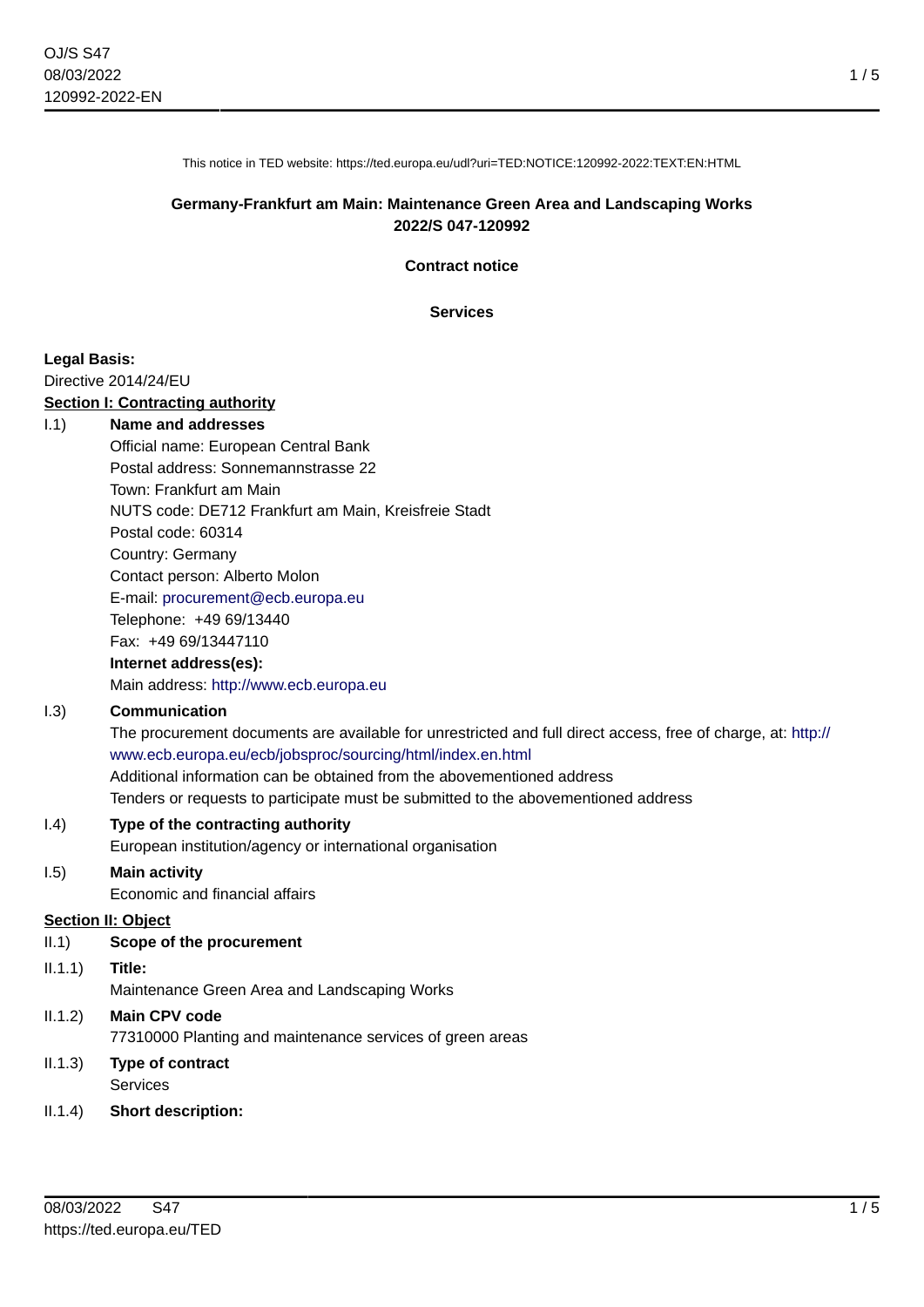The European Central Bank (ECB) is seeking through this procurement procedure a supplier for:

— the provision of works related to landscaping;

— the provision of green care, landscaping maintenance.

And intends to award a framework contract to the successful tenderer, based on a price and quality evaluation.

# II.1.5) **Estimated total value**

### II.1.6) **Information about lots**

This contract is divided into lots: no

### II.2) **Description**

II.2.2) **Additional CPV code(s)** 45112710 Landscaping work for green areas

# II.2.3) **Place of performance**

NUTS code: DE712 Frankfurt am Main, Kreisfreie Stadt

# II.2.4) **Description of the procurement:**

The European Central Bank is seeking suitable candidates through this Call for Applications that will be invited to participate in the negotiated procedure and to submit a tender for the contract on maintenance green area and landscaping works.

While construction works related to landscaping shall be awarded via a framework contract and called off for certain project steps, green care services will be executed continuously during the duration of the framework contract.

The work in the field of landscaping includes in particular:

- earthwork, including modelling of the landscape and adaptation in the non public infrastructure on ECB-site;
- road-building, including foot and bike paths;
- concrete works, including ducts and walls in the landscape;
- construction, adaptation of fences, safety barriers and irrigation plants;
- planting.
- The services in the field of green care include in particular:
- tree care, including annual tree inspection and maintenance of the tree cadastre;
- maintenance and steering of the irrigation system (around 2 400 sprinklers);
- additional individual watering of different trees using tree watering bags;
- further measures for the protection and preservation of trees (e.g. tree protection paint);

— maintenance works such as lawn mowing, fertilisation, etc. (according to a detailed care plan which will be created and implemented by the contractor, as agreed with the ECB at the start of the contract);

— re-seeding of different types of meadows, including meadows for wild bees and butterflies;

— disposal of all waste produced during green maintenance work (weeds, leaves, branches, etc.);

— in-house plant care (watering, fertilisation, repotting, etc.) as well as purchasing of new plants and matching planters.

The entire site area is about approx. 120 000m<sup>2</sup> (3 500 m<sup>2</sup> crushed stone lawns, 42 000 m<sup>2</sup> lawns, 20 000 m<sup>2</sup>

meadows, 500 m $^2$  expanses of water, 900 m $^2$  lavender and 1 600 m $^2$  daffodils and anemones (around 240 000 pieces). The open spaces of the ECB's main building include around 25 different types of trees, currently a total of 736 trees.

# II.2.5) **Award criteria**

Price is not the only award criterion and all criteria are stated only in the procurement documents

# II.2.6) **Estimated value**

# II.2.7) **Duration of the contract, framework agreement or dynamic purchasing system**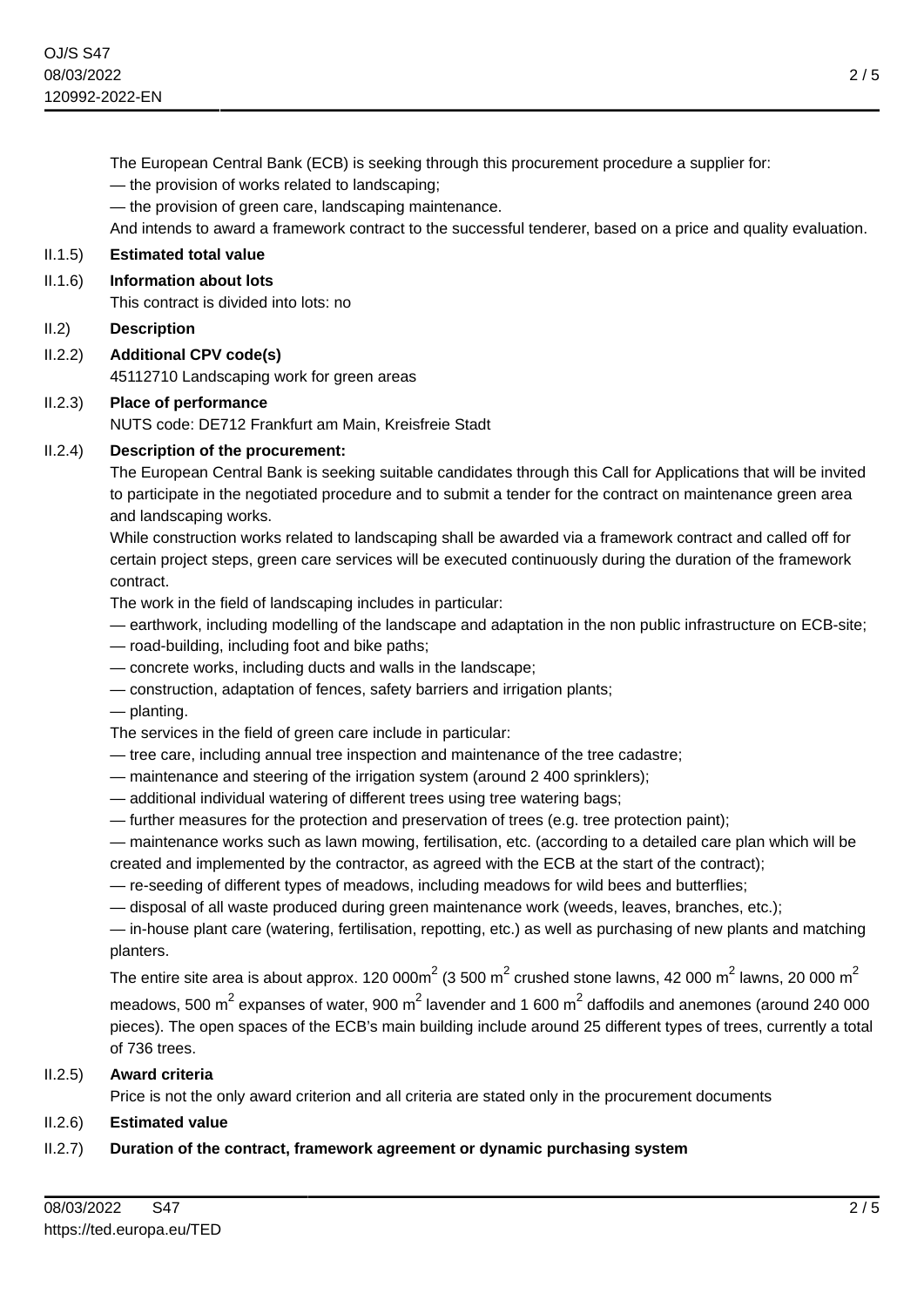|          | Duration in months: 48<br>This contract is subject to renewal: no                                                                                                                                                           |
|----------|-----------------------------------------------------------------------------------------------------------------------------------------------------------------------------------------------------------------------------|
| 11.2.9)  | Information about the limits on the number of candidates to be invited<br>Envisaged minimum number: 3<br>Maximum number: 5                                                                                                  |
| 11.2.10) | <b>Information about variants</b><br>Variants will be accepted: no                                                                                                                                                          |
| 11.2.11) | <b>Information about options</b><br>Options: no                                                                                                                                                                             |
| 11.2.13) | <b>Information about European Union funds</b><br>The procurement is related to a project and/or programme financed by European Union funds: no                                                                              |
| II.2.14) | <b>Additional information</b>                                                                                                                                                                                               |
| III.1)   | Section III: Legal, economic, financial and technical information<br><b>Conditions for participation</b>                                                                                                                    |
| III.1.1) | Suitability to pursue the professional activity, including requirements relating to enrolment on<br>professional or trade registers<br>List and brief description of conditions:<br>As stated in the procurement documents. |
| III.1.2) | <b>Economic and financial standing</b><br>Selection criteria as stated in the procurement documents                                                                                                                         |
| III.1.3) | <b>Technical and professional ability</b><br>Selection criteria as stated in the procurement documents                                                                                                                      |
| III.2)   | <b>Conditions related to the contract</b>                                                                                                                                                                                   |
| III.2.2) | <b>Contract performance conditions:</b><br>As stated in the tender documentation.                                                                                                                                           |
|          | <b>Section IV: Procedure</b>                                                                                                                                                                                                |
| IV.1)    | <b>Description</b>                                                                                                                                                                                                          |
| IV.1.1)  | Type of procedure<br>Competitive procedure with negotiation                                                                                                                                                                 |
| IV.1.3)  | Information about a framework agreement or a dynamic purchasing system<br>The procurement involves the establishment of a framework agreement<br>Framework agreement with a single operator                                 |
| IV.1.5)  | Information about negotiation<br>The contracting authority reserves the right to award the contract on the basis of the initial tenders without<br>conducting negotiations                                                  |
| IV.1.8)  | Information about the Government Procurement Agreement (GPA)<br>The procurement is covered by the Government Procurement Agreement: yes                                                                                     |
| IV.2)    | <b>Administrative information</b>                                                                                                                                                                                           |
| IV.2.2)  | Time limit for receipt of tenders or requests to participate<br>Date: 23/03/2022<br>Local time: 12:00                                                                                                                       |
| IV.2.3)  | Estimated date of dispatch of invitations to tender or to participate to selected candidates<br>Date: 07/04/2022                                                                                                            |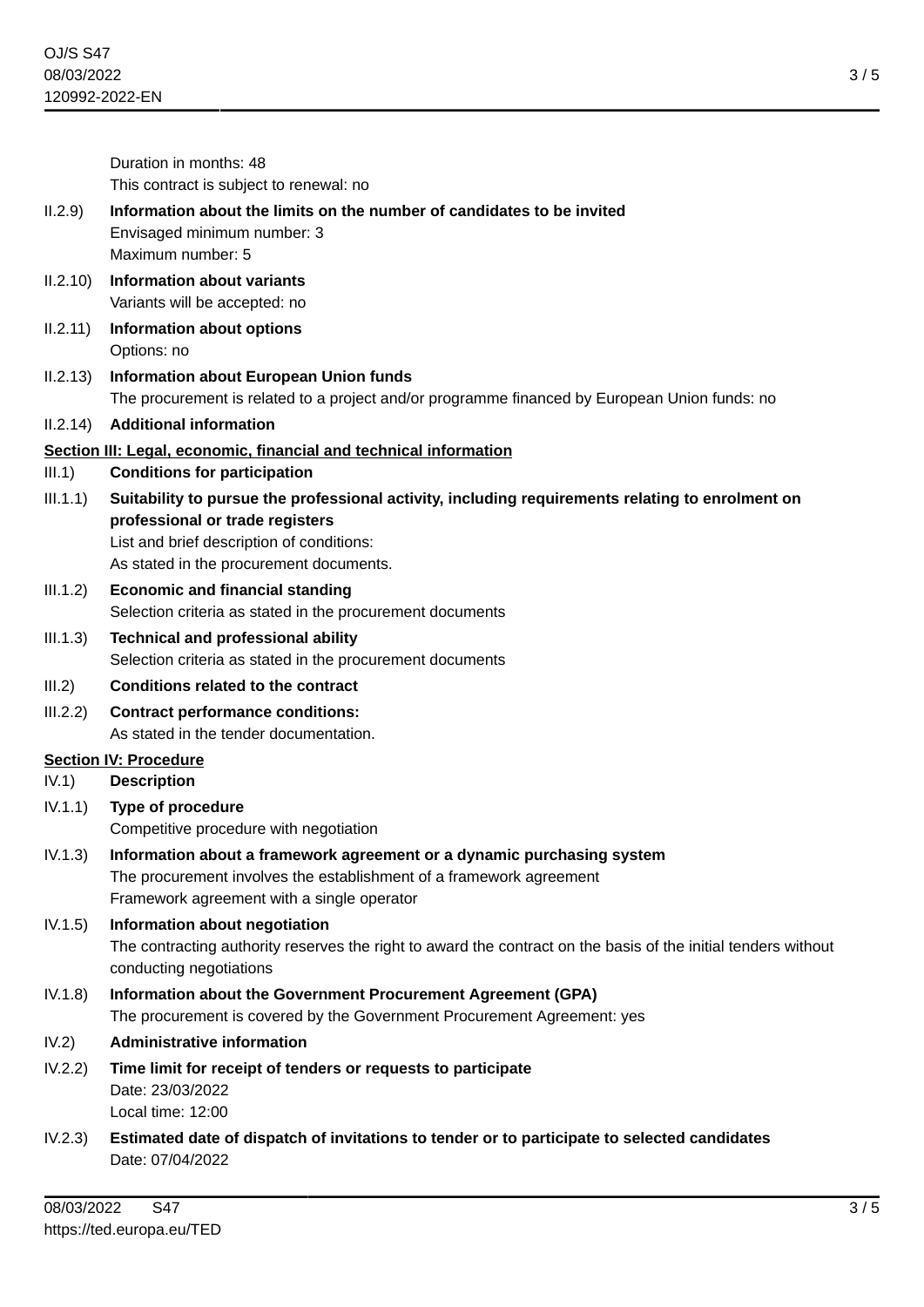- IV.2.4) **Languages in which tenders or requests to participate may be submitted:** English, German
- IV.2.6) **Minimum time frame during which the tenderer must maintain the tender** Duration in months: 6 (from the date stated for receipt of tender)

### **Section VI: Complementary information**

VI.1) **Information about recurrence** This is a recurrent procurement: yes Estimated timing for further notices to be published: In four years.

VI.2) **Information about electronic workflows** Electronic invoicing will be accepted Electronic payment will be used

# VI.3) **Additional information:**

This tender procedure is conducted via the ECB's electronic tendering system (e-tendering) which can be accessed via the following internet address: <http://www.ecb.europa.eu/ecb/jobsproc/sourcing/html/index.en.html> If you have not used the ECB's electronic tendering system before, you need to register via the above link (click on 'Register'). Subsequently to the registration, you will receive an automated notification with your user credentials to log in (click on 'Login') and to access the tender documentation. Please note that:

— A registration to the above system is only required once and you can reuse your user credentials in all future procedures of the ECB which are conducted via the above system. Therefore, please keep your user credentials for the future, — In case you should have participated in previous ECB tender procedure(s) in the past which were conducted via the ECB's prior online system, you nevertheless need to register once to the ECB's electronic tendering system under the above address;

— Your mere registration does not constitute an application/tender. You must submit your application/tender via the ECB's electronic tendering system as further instructed in the application/tender documentation. The system reference number for the above procurement are: RFx RFX-PT-2022-000006: PRO-006283-R1-Landscaping works. To download the tender documents, log on to the ECB's electronic tendering system with your login and password. Expand the field 'Public Tenders – Upcoming Events'. Click on 'Click to request an invitation to this event' for the above procedure and close the new window which opens. Once the request is completed (this can take a few minutes), the status of the participation request will change to 'Invited' and the RFx documentation will be accessible via the RFx tab. Under the above link you also find user guides for detailed information on how to use the system and contact details for technical support. Should you require technical help when using the system, please contact the ECB's technical support team at [sourcing.support@ecb.europa.eu](mailto:sourcing.support@ecb.europa.eu) by quoting the reference number and the problem experienced. Any other queries relating to this procurement procedure and the content of the procurement documentation shall be submitted as message via the ECB's e-tendering system (under the tab 'Discussion'). The ECB endeavours to answer all queries as quickly as possible but cannot guarantee a minimum time response. The ECB shall not be bound to reply to queries received less than seven calendar days before the time-limit for the submission of tenders. The tender procedure shall be open on equal terms to all natural or legal persons resident or located in the European Union and to all natural and legal persons resident or located in a country which has ratified the World Trade Organisation Agreement on Government Procurement or has concluded with the European Union a bilateral agreement on procurement under the conditions laid down in the said agreements. The tender procedure is conducted in accordance with ECB Decision 2016/2 laying down the Rules on Procurement (as amended), available on the ECB website at <http://www.ecb.europa.eu/ecb/jobsproc/tenders/>html/index.en.html. This should be the right link which leads directly to the decisions.<https://www.ecb.europa.eu/ecb/legal/1001/procurement/html/index.en.html>